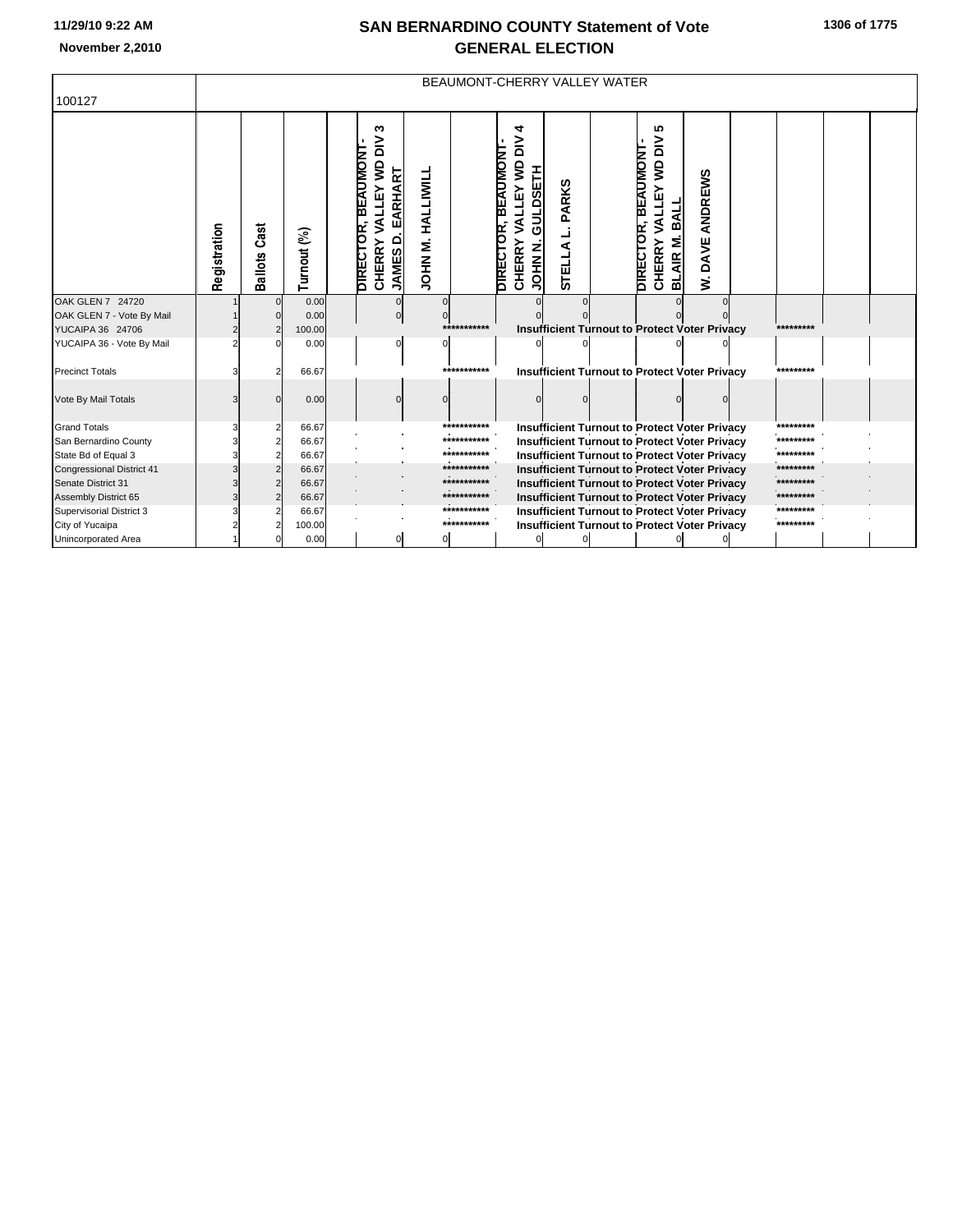## **SAN BERNARDINO COUNTY Statement of Vote November 2,2010 GENERAL ELECTION**

|  |  | 1307 of 1775 |
|--|--|--------------|
|--|--|--------------|

| 100127                                           |              | BEAUMONT-CHERRY VALLEY WATER |                |  |                                                                                                  |                          |                            |                                                                                                           |                               |                                                                                                              |                                                                                                                    |                                        |  |                        |  |
|--------------------------------------------------|--------------|------------------------------|----------------|--|--------------------------------------------------------------------------------------------------|--------------------------|----------------------------|-----------------------------------------------------------------------------------------------------------|-------------------------------|--------------------------------------------------------------------------------------------------------------|--------------------------------------------------------------------------------------------------------------------|----------------------------------------|--|------------------------|--|
|                                                  | Registration | Cast<br>Ballots              | Turnout (%)    |  | S<br>$\geq$<br><b>BEAUMONT</b><br>VALLEY WD<br>EARHART<br>DIRECTOR,<br>JAMES D.<br><b>CHERRY</b> | HALLIWILL<br>ΣŚ<br>INHOL |                            | 4<br>$\geq$<br>DIRECTOR, BEAUMONT<br>VALLEY WD<br><b>GULDSETH</b><br><b>CHERRY</b><br>JOHN <sub>N</sub> . | <b>PARKS</b><br><b>STELLA</b> |                                                                                                              | 10<br>$\geq$<br><b>BEAUMONT</b><br><b>VALLEY WD</b><br>BALL<br><b>DIRECTOR</b><br><b>BLAIR M.</b><br><b>CHERRY</b> | ANDREWS<br>DAVE,<br>$\dot{\mathbf{z}}$ |  |                        |  |
| OAK GLEN 7 24720                                 |              | $\Omega$                     | 0.00           |  |                                                                                                  | $\Omega$                 |                            |                                                                                                           |                               |                                                                                                              |                                                                                                                    |                                        |  |                        |  |
| OAK GLEN 7 - Vote By Mail<br>YUCAIPA 36 24706    |              |                              | 0.00<br>100.00 |  | $\Omega$                                                                                         |                          | ***********                |                                                                                                           |                               | <b>Insufficient Turnout to Protect Voter Privacy</b>                                                         |                                                                                                                    |                                        |  | *********              |  |
| YUCAIPA 36 - Vote By Mail                        |              |                              | 0.00           |  |                                                                                                  |                          |                            |                                                                                                           |                               |                                                                                                              |                                                                                                                    |                                        |  |                        |  |
|                                                  |              |                              |                |  |                                                                                                  |                          |                            |                                                                                                           |                               |                                                                                                              |                                                                                                                    |                                        |  |                        |  |
| <b>Precinct Totals</b>                           |              |                              | 66.67          |  |                                                                                                  |                          | ***********                |                                                                                                           |                               | <b>Insufficient Turnout to Protect Voter Privacy</b>                                                         |                                                                                                                    |                                        |  | *********              |  |
| Vote By Mail Totals                              |              |                              | 0.00           |  |                                                                                                  |                          |                            |                                                                                                           |                               |                                                                                                              |                                                                                                                    |                                        |  |                        |  |
| <b>Grand Totals</b>                              |              |                              | 66.67          |  |                                                                                                  |                          | ***********                |                                                                                                           |                               | <b>Insufficient Turnout to Protect Voter Privacy</b>                                                         |                                                                                                                    |                                        |  | *********              |  |
| San Bernardino County                            |              |                              | 66.67          |  |                                                                                                  |                          | ***********                |                                                                                                           |                               | <b>Insufficient Turnout to Protect Voter Privacy</b>                                                         |                                                                                                                    |                                        |  | *********              |  |
| State Bd of Equal 3                              |              |                              | 66.67          |  |                                                                                                  |                          | ***********<br>*********** |                                                                                                           |                               | <b>Insufficient Turnout to Protect Voter Privacy</b>                                                         |                                                                                                                    |                                        |  | *********              |  |
| <b>Congressional District 41</b>                 |              |                              | 66.67          |  |                                                                                                  |                          | ***********                |                                                                                                           |                               | <b>Insufficient Turnout to Protect Voter Privacy</b>                                                         |                                                                                                                    |                                        |  | **********<br>******** |  |
| Senate District 31                               |              |                              | 66.67<br>66.67 |  |                                                                                                  |                          | ***********                |                                                                                                           |                               | <b>Insufficient Turnout to Protect Voter Privacy</b>                                                         |                                                                                                                    |                                        |  | *********              |  |
| Assembly District 65<br>Supervisorial District 3 |              |                              | 66.67          |  |                                                                                                  |                          | ***********                |                                                                                                           |                               | <b>Insufficient Turnout to Protect Voter Privacy</b>                                                         |                                                                                                                    |                                        |  | *********              |  |
| City of Yucaipa                                  |              |                              | 100.00         |  |                                                                                                  |                          | ***********                |                                                                                                           |                               | <b>Insufficient Turnout to Protect Voter Privacy</b><br><b>Insufficient Turnout to Protect Voter Privacy</b> |                                                                                                                    |                                        |  | *********              |  |
| Unincorporated Area                              |              |                              | 0.00           |  | 0                                                                                                | $\mathbf{0}$             |                            |                                                                                                           |                               |                                                                                                              |                                                                                                                    |                                        |  |                        |  |